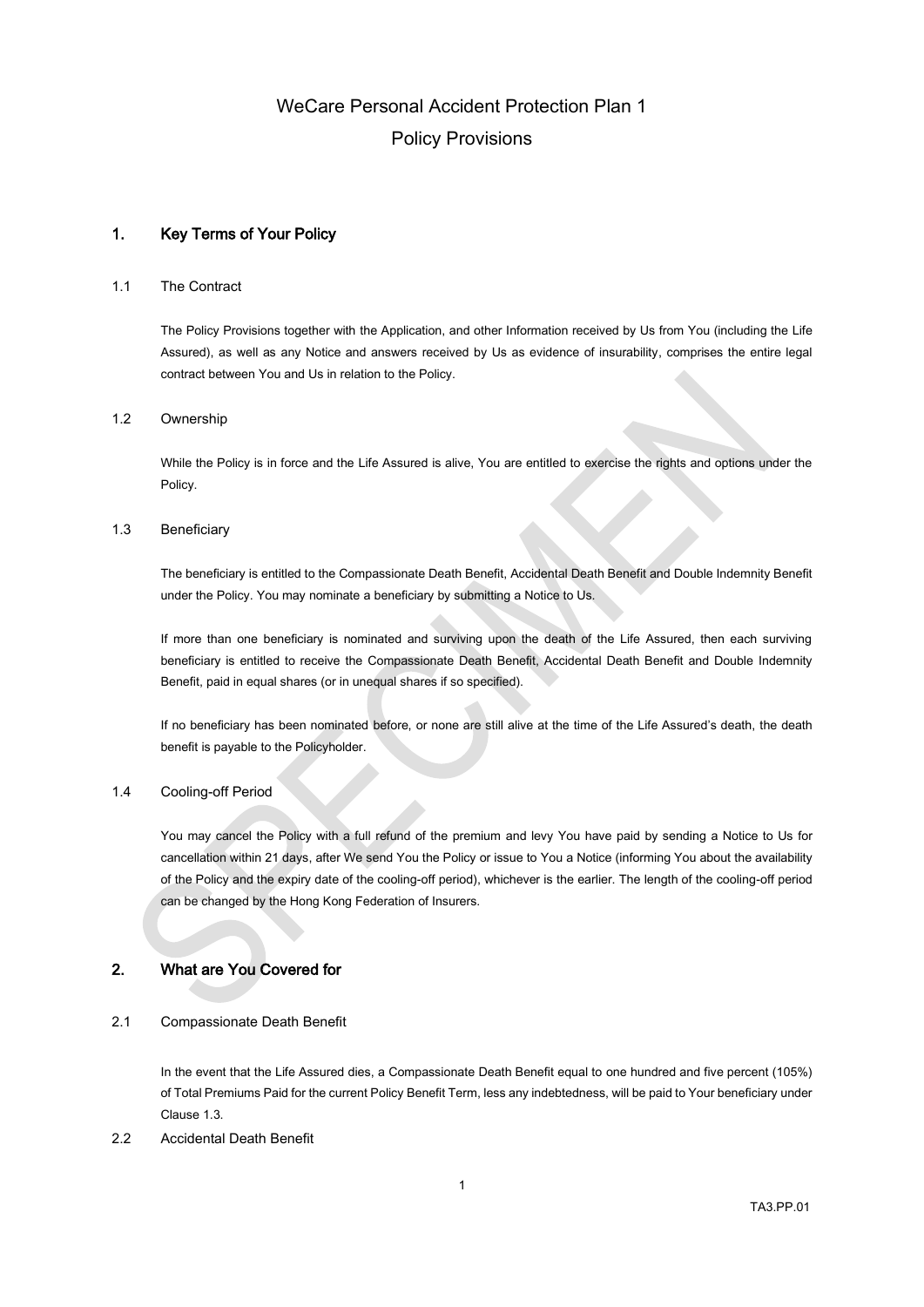In the event that the Life Assured sustains an Injury and results in the death of the Life Assured within one hundred eighty (180) days from the date of the Accident, an Accidental Death Benefit equal to one hundred percent (100%) of the latest Sum Assured as stated in the Policy Schedule or an Endorsement, less any indebtedness, will be paid to Your beneficiary together with Compassionate Death Benefit pursuant to Clause 2.1.

When Accidental Death Benefit is payable, no further benefit under Clauses 2.3 to 2.6 shall be payable.

### 2.3 Accidental Dismemberment Benefit

In the event that the Life Assured sustains an Injury and results in the loss or the loss of use of a particular part of the body as listed below within one hundred eighty (180) days from the date of Accident, an Accident Dismemberment Benefit equal to one hundred percent (100%) of the latest Sum Assured as stated in the Policy Schedule or an Endorsement, less any indebtedness, will be paid to You.

Total and irrecoverable loss of or loss of use of

- a) two limbs, at or above wrist or ankle joints; or
- b) sight in both eyes; or
- c) sight in one eye and one limb at or above wrist or ankle joints.

Loss of use means complete and permanent total functional disablement or actual severance.

When Accidental Dismemberment Benefit is payable, no further benefit under Clauses 2.1 to 2.2 and 2.4 to 2.6 shall be payable.

### 2.4 Total Permanent Disability Benefit

In the event that the Life Assured sustains an Injury and results in a Total Permanent Disability within one hundred eighty (180) days from the date of Accident, a Total Permanent Disability Benefit equal to one hundred percent (100%) of the latest Sum Assured as stated in the Policy Schedule or an Endorsement, less any indebtedness, will be paid to You. When Total Permanent Disability Benefit is payable, no further benefit under Clauses 2.1 to 2.3 and 2.5 to 2.6 shall be payable.

### 2.5 Serious Skin Burn Benefit

In the event that the Life Assured sustains an Injury and results in third degree burns on equal to or greater than twenty percent (20%) of total body surface area, a Serious Skin Burn Benefit equal to one hundred percent (100%) of the latest Sum Assured as stated in the Policy Schedule or an Endorsement, less any indebtedness, will be paid to You.

When Serious Skin Burn Benefit is payable, no further benefit under Clauses 2.1 to 2.4 and 2.6 shall be payable.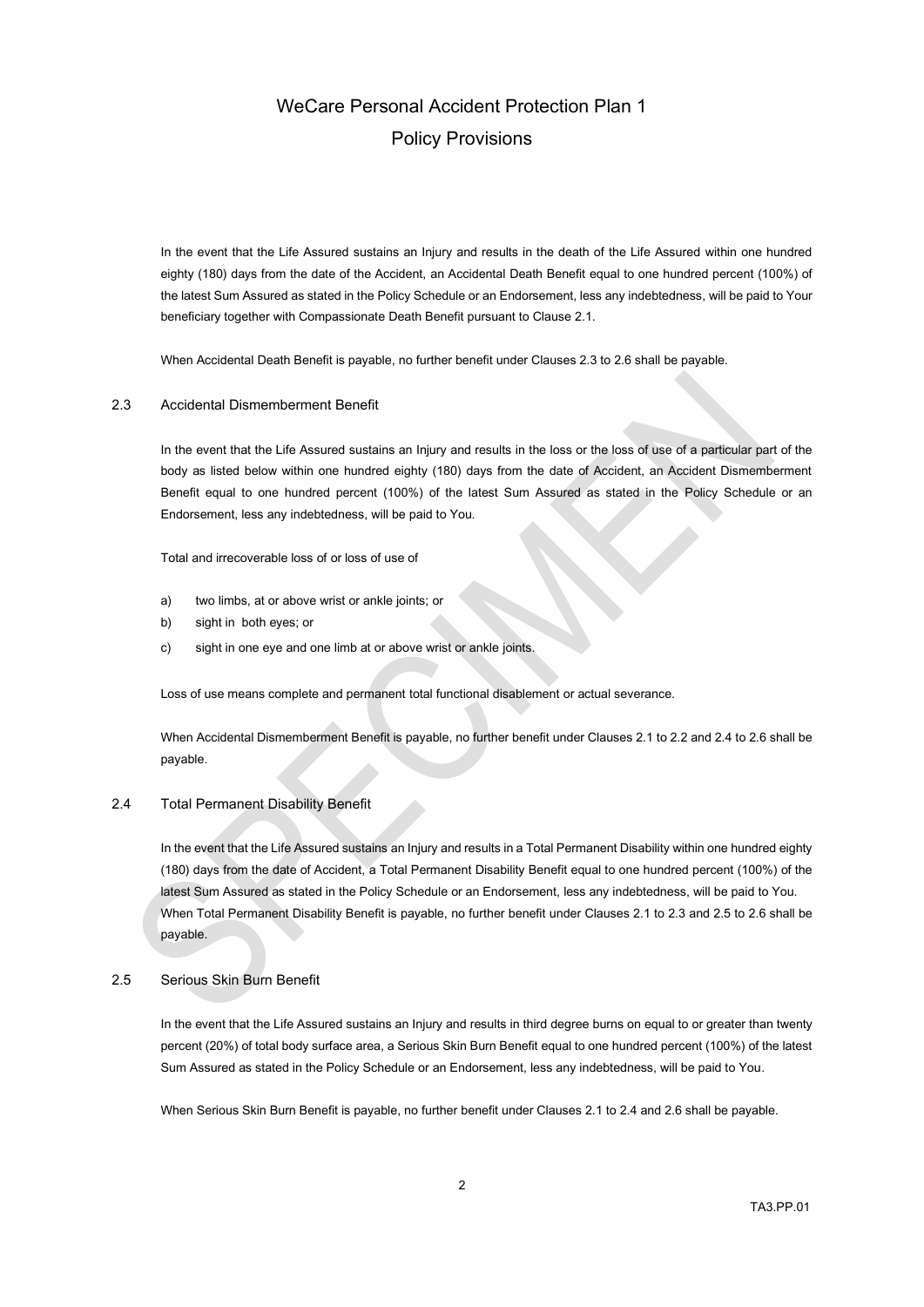### 2.6 Double Indemnity Benefit

In the event that the Life Assured sustains an Injury in any of the following circumstances which results in the death of the Life Assured within one hundred eighty (180) days of the Accident, a Double Indemnity Benefit equal to two hundred percent (200%) of the latest Sum Assured as stated in the Policy Schedule or an Endorsement, less any indebtedness, will be paid to Your beneficiary together with Compassionate Death Benefit pursuant to Clause 2.1 above.

- a) The Life Assured is travelling in a Public Common Carrier as a fare paying passenger; or
- b) The Life Assured is travelling for an overseas trip and the Accident happens within 30 days from the date of his departure from Hong Kong; or
- c) Both Life Assured and Spouse die in the same Accident.

When Double Indemnity Benefit is payable, no further benefit under Clauses 2.2 to 2.5 shall be payable.

### 2.7 Infectious Disease Benefit

In the event that the Life Assured is diagnosed with an infectious disease as listed below thirty days (30) after the following date and the diagnosis is supported by medical evidence:

- a) the Policy Issue Date; or
- b) the reinstatement date for the Policy, whichever is the later,

An Infectious Disease Benefit equal to two percent (2%) of the latest Sum Assured as stated in the Policy Schedule or an Endorsement, less any indebtedness, will be paid to You. Infectious diseases:

- a) Dengue fever;
- b) Avian influenza;
- c) Mumps;
- d) Rubella;
- e) Measles;
- f) Malaria;
- g) Yellow fever;
- h) Plague;
- i) Melioidosis;
- j) Rabies;
- k) Chikungunya;
- l) Nipah Viral Encephalitis;
- m) Japanese Viral Encephalitis;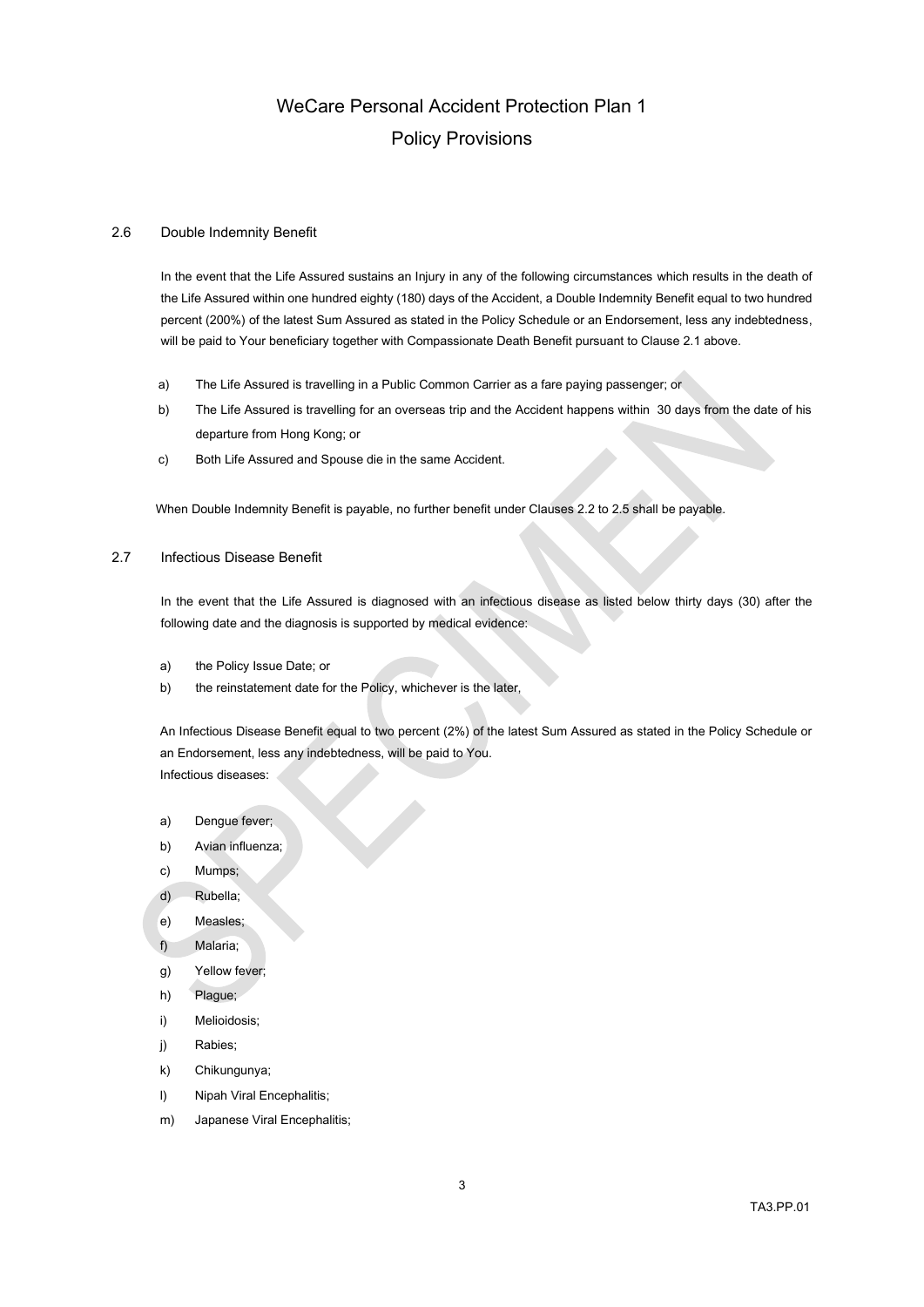#### n) Mad Cow Disease; or

#### o) Zika.

We shall only pay Infectious Disease Benefit once in each Policy Year.

If there is an increase of Sum Assured under Clause 7.2(a) and the diagnosis of the covered infectious disease is within thirty (30) days from effective date of increase of Sum Assured, the Infectious Disease Benefit shall be limited to two percent (2%) of Sum Assured in the last Policy Benefit Term.

## 3. What is Not Covered

## 3.1 Exclusions

No benefit (except Compassionate Death Benefit) shall be payable if the claim is wholly or partly caused by or arising from or contributed by any of the following:

- a) Aviation or aerial activities including as a pilot or aircrew member except air travel as a fare paying passenger in a property licensed, fixed wing multi-engine aircraft constructed to carry passengers and operated by a licensed regular scheduled commercial air carrier;
- b) Cosmetic surgery;
- c) Intentionally self-inflicted Injury or suicide or suicide attempt whilst sane or insane;
- d) The act of any Life Assured contrary to the law of the country or territory in which the act is committed;
- e) While or because the Life Assured is under the influence of alcohol, narcotic, drug, medicine, except as prescribed by a Registered Medical Practitioner.
- f) War (whether it is declared or not), invasion, act of foreign enemies, hostilities, strike, riot and / or civil commotion, civil war, rebellion, revolution, insurrection, terrorist acts, military or usurped power;
- g) Any Pre-existing condition(s);
- h) The Life Assured's participation in, practice or training for any sport as a professional or semi-professional sportsperson.

## 4. How to Claim

### 4.1 Claims Settlement

You or Your beneficiary (referred to as the claimant) must submit a claim and proof of claim to Us as soon as reasonably possible after the claim event and/or the death of the Life Assured. Proof of claim must be submitted to Us within ninety (90) days from the date of the claim event under this Policy.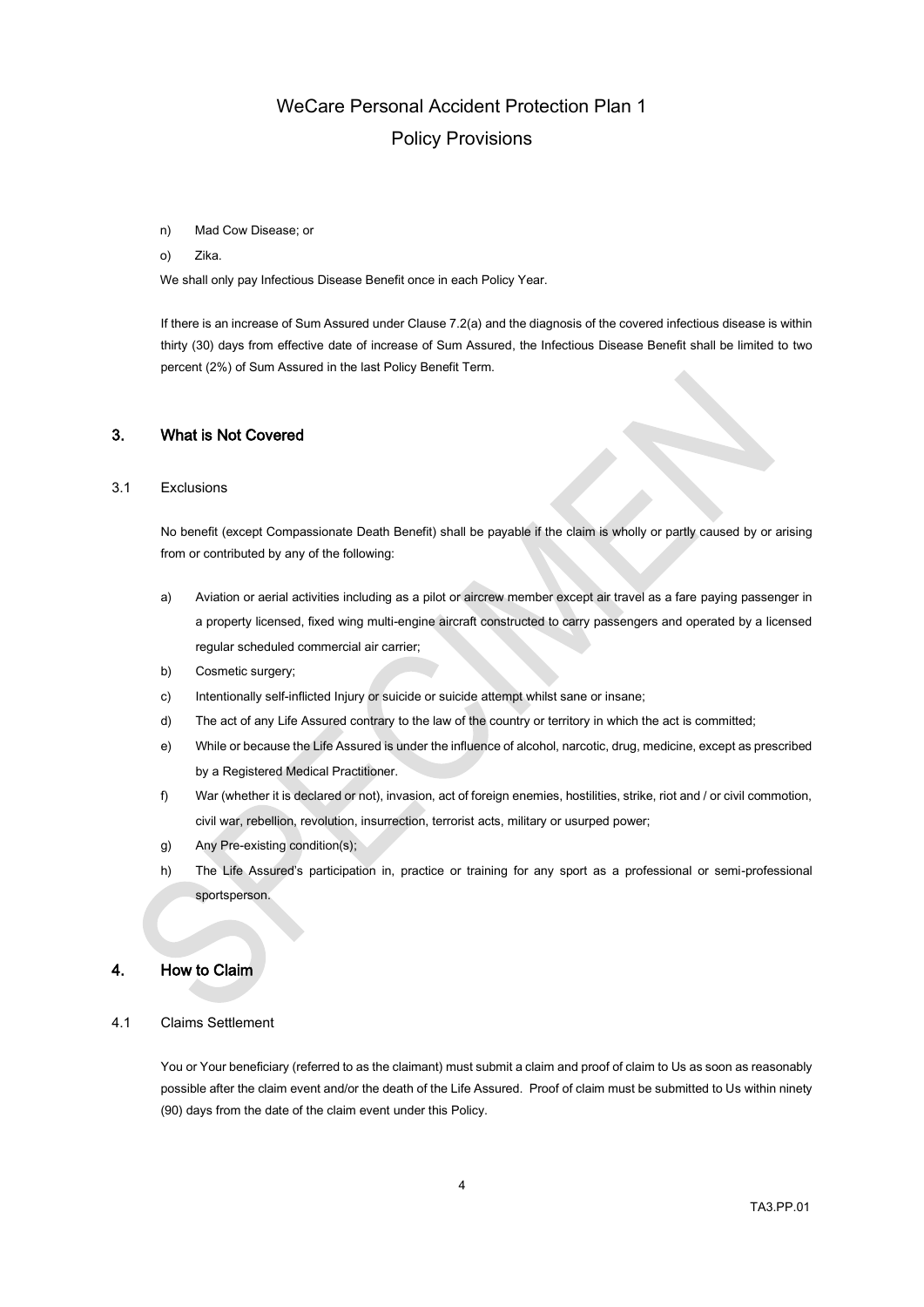All medical reports, medical evidences and/or report of diagnosis submitted to us must be issued by a Registered Medical Practitioner and are obtained at the claimant's expense.

#### 4.2 Claims Payment

The benefit under the Policy shall be payable to Policyholder or the nominated beneficiary (as the case may be). Once a payment of the benefit is made, We will no longer be liable in any way in respect of that payment. We will not pay any interest pending payment of any benefits under the Policy.

## 5. What about Premiums

### 5.1 Premium Payment

Your Policy will be valid as long as We accept the premiums paid by You. Any due and paid premiums after the claim event except for claim under Infectious Disease Benefit will be refunded to the Policyholder.

## <span id="page-4-0"></span>5.2 Grace Period

Premiums must be received by Us within thirty (30) days of the premium due date ("Grace Period") except for the first premium. If We do not receive the premium during the Grace Period, We have the right to terminate Your Policy immediately. If a claim is made during the Grace Period, any overdue premium will be deducted from the benefit payable.

## 5.3 Renewal

At the end of the Policy Benefit Term, before the Life Assured's 75th birthday, the Policy will automatically be renewed for a new Policy Benefit Term with the Premium Payment Term remaining unchanged upon Our receipt of premium due for the new Policy Benefit Term, subject to Clause 6.2. The premium may be adjusted at a rate determined by Us at the time of Policy renewal.

## 5.4 Levy

You grant consent to Us with collecting levy as well as agree to indemnify Us and keep Us indemnified against the liability arising from the collection of levy on the inception date pursuant to the applicable laws and regulations governing Your Policy.

## 6. How will Your Policy End

### 6.1 Termination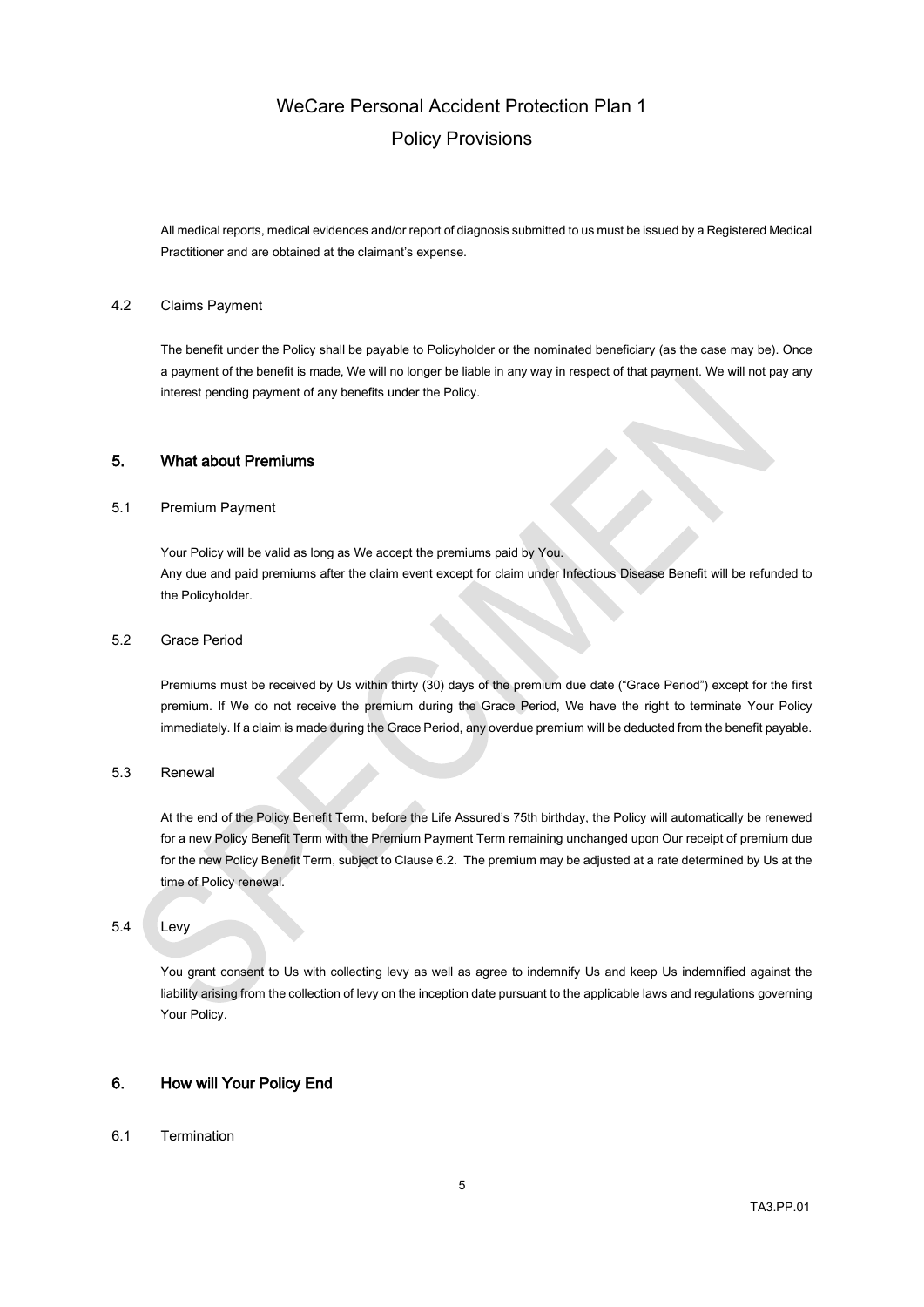The Policy may be automatically terminated if any one of the following events occurs:

- a) The death of the Life Assured;
- b) We accept your request by a Notice to terminate the Policy
- c) You fail to pay premium to Us causing the Policy to be terminated;
- d) Any one of the Benefits is paid or payable, except Infectious Disease Benefit;
- e) Your Policy is terminated by Us;
- f) On the Policy Anniversary at which the Life Assured attains 75th birthday;
- g) We learn about your occupation change and the new occupation of the Life Assured or the Life Assured engages in additional occupation is classified by Us as not insurable;
- h) We learn about the Life Assured changes to his or her permanent residence or remains for a period of one hundred eighty (180) consecutive days or more outside Hong Kong;
- i) You fail to complete the Customer Due Diligence exercise within thirty (30) working days from Policy Issue Date or during the Extended Period, perform any of Your Obligations under the Policy or Your action(s) (including omission) result(s) in the failure to meet any laws and regulations applicable to Us. However, in the event of the Policyholder's death or Injury before completing the Customer Due Diligence exercise within thirty (30) working days (or during the Extended Period), we will accept the related claim subject to Clause 2.1 to 2.6.

If the Life Assured is diagnosed with infectious disease within the waiting period of thirty (30) days from the Policy Issue Date and before the end of the Extended Period, we will not accept Infectious Disease Benefit claim.

Where the Life Assured is diagnosed with infectious disease after the waiting period of thirty (30) days from the Policy Issue Date but within the Extended Period, we will accept Infectious Disease Benefit claim subject to Clause 2.7.

We will not accept any claims arising after the effective date of termination.

### 6.2 Discontinuance

We have the right to cancel this Policy by giving You no less than thirty (30) days prior notice. If We cancel the Policy, We shall refund the unearned portion of the premium of this Policy to You.

## 7. What Can You Do to Your Policy

## 7.1 Changing the Beneficiary

While the Policy is inforce and the Life Assured is alive, You may change the beneficiary by giving Us a Notice. A change of beneficiary shall be effective only if recorded by Us.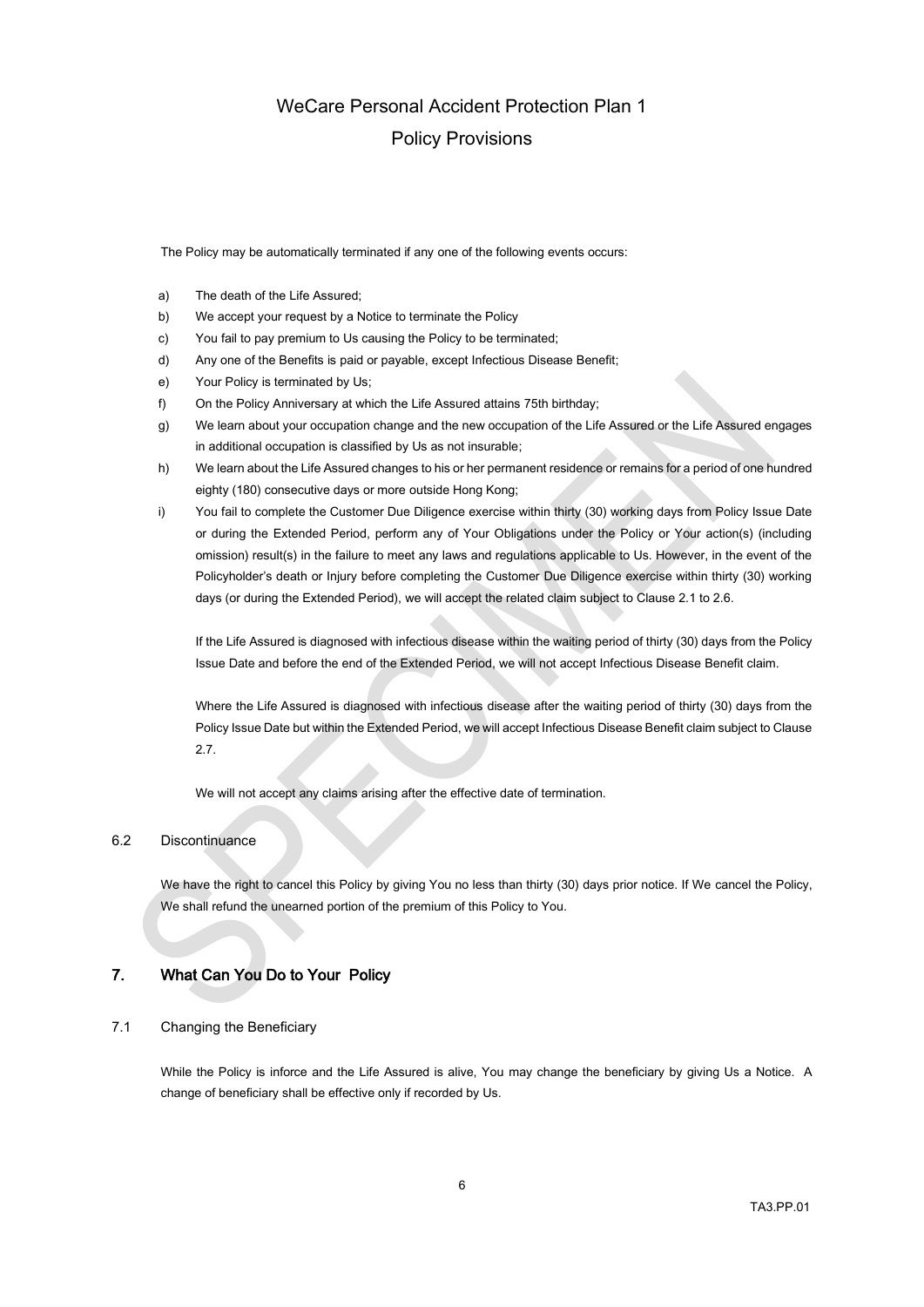## 7.2 Option to Change Sum Assured

### a) Increase of Sum Assured

While the Policy is in force and during the lifetime of the Life Assured, the Sum Assured can be increased at Policy renewal, all increases will be subject to underwriting and must meet policy issue requirements.

### b) Decrease of Sum Assured

While the Policy is in force and during the lifetime of the Life Assured, the Sum Assured may be decreased at the next premium due date upon request subject to the condition that the new Sum Assured meets the minimum Sum Assured requirements.

The changes take effect on the effective date as specified in the Endorsement and the premiums will be adjusted according to the new Sum Assured.

## 7.3 Reinstatement

If the Policy is terminated under Claus[e 5.2,](#page-4-0) You can request (subject to our final decision) to reinstate the Policy within twenty four (24) months from the date of termination subject to the following conditions:-

- a) You submit a Notice by completing an application for reinstatement;
- b) The Life Assured does not exceed the maximum issue Age set by Us at the time of application for reinstatement;
- c) You submit valid evidence of insurability requested by Us at Your own expense; and
- d) You pay all overdue and unpaid premiums plus interest.

No benefit will be paid, payable or accrued between the date of termination under Clause 5.2 and the reinstatement date chosen by Us.

## 8. Other Terms You Should Know

## 8.1 Amendments

We reserve the right to amend the Policy Provisions and the Policy Schedule at any time in accordance with the relevant Hong Kong laws, regulatory policies or other statutory requirements, with immediate effect or at a later date by sending You a Notice, Policy Schedule and/or an Endorsement signed by Our authorized officers.

If there is incorrect or incomplete Information in the Application or in any statement, representation or document given to Us including any subsequent application requested by you, which We consider as material to Our decision to issue the Policy, or approve Your subsequent request, then We have the sole right to reject, amend or adjust the Policy including any benefit according to the full and correct Information.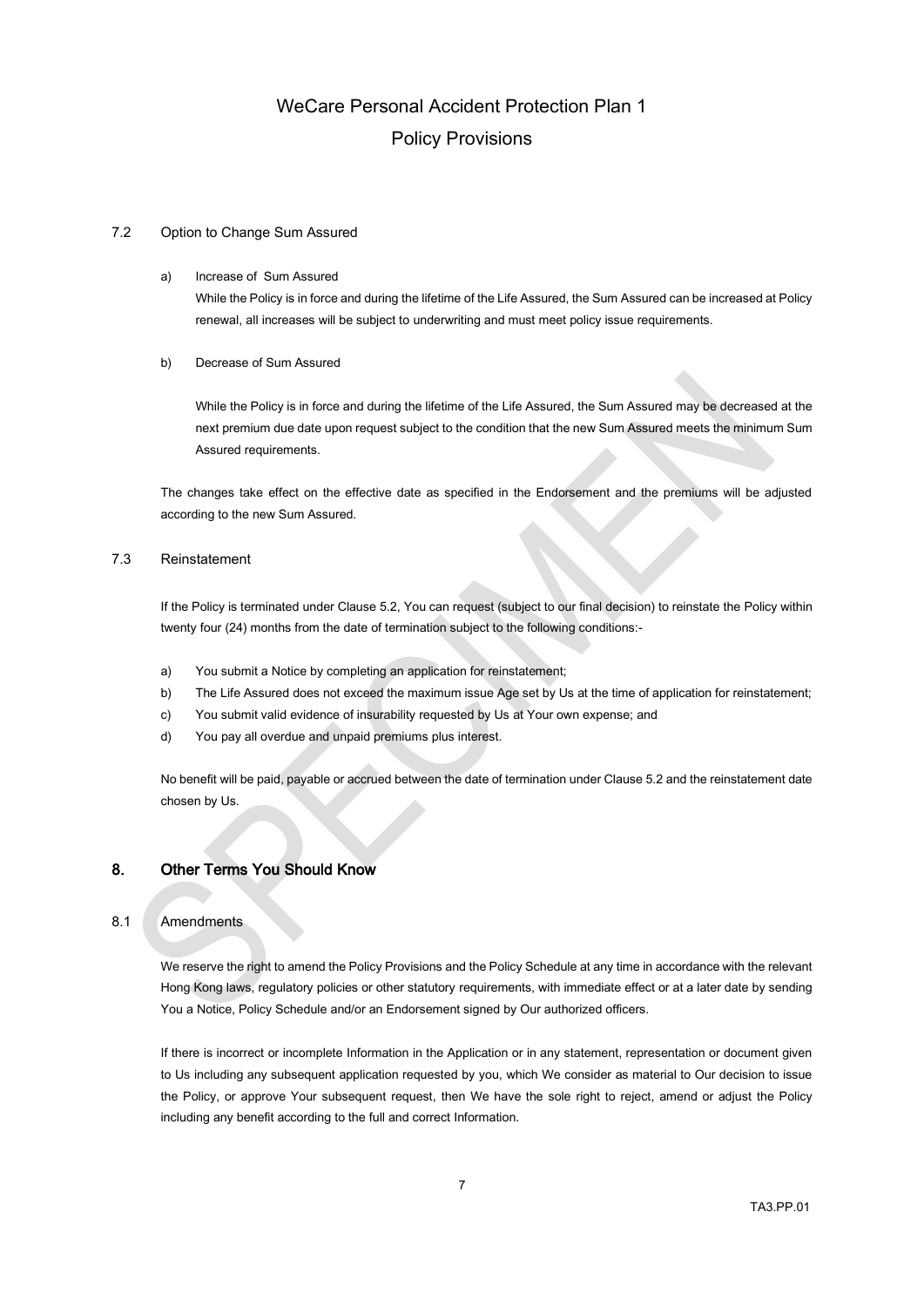### 8.2 Currency of Payment

All money paid by Us or to Us must be in the currency as stated in the Policy Schedule.

### 8.3 Exclusion of Third Parties Rights

No one except You and Us shall have legal rights under the Contracts (Rights of Third Parties) Ordinances (Cap. 623 of the laws of Hong Kong) to enforce any terms of the Policy.

#### 8.4 Law and Jurisdiction

The Policy is governed by and interpreted according to the laws of Hong Kong and the Hong Kong courts shall have the right to determine any issue, claim or dispute relating to the Policy.

#### 8.5 Change of Occupation

When there is a change of the job duties, status or occupation of the Life Assured or the Life Assured engages in additional occupation while the Policy is in force, You must inform Us by Notice within thirty (30) working days from the date of change.

If You inform Us of the aforesaid change and the occupation is classified by Us as insurable, We shall adjust the premiums and/or change the terms and conditions of this Policy if applicable.

If You inform Us of the aforesaid change and the occupation is classified by Us as not insurable, We shall terminate the Policy and refund the unearned portion of the premium of this Policy.

In the case of any change in occupation after policy issuance without Notice to Us, and the occupation is classified as insurable by Us at the time of Accident, We shall adjust the premiums if applicable and such premium adjustment will be reflected in any claims payable.

In the case of any change in occupation after policy issuance without Notice to Us, and the occupation is classified as not insurable by Us at the time of Accident, We shall not be liable for any claims (except Compassionate Death Benefit) arising from Injury directly or indirectly related to such occupation which the Life Assured is performing at the time of Accident. If this occurs, the Policy shall be terminated and the unearned portion of the premium of this Policy will be refunded where no benefit is payable under this Policy. For the avoidance of doubt, even if such Injury incurs when the Life Assured is working beyond regular hours, is not receiving any wages, or is performing an ad-hoc duty for the uninsurable occupation, it will be considered as being related to such uninsurable occupation.

### 8.6 Change of Residence

If the Life Assured permanently changes his or her residence to or remains for a period of one hundred eighty (180) consecutive days or more outside Hong Kong while the Policy is in force, You must inform Us of such change by Notice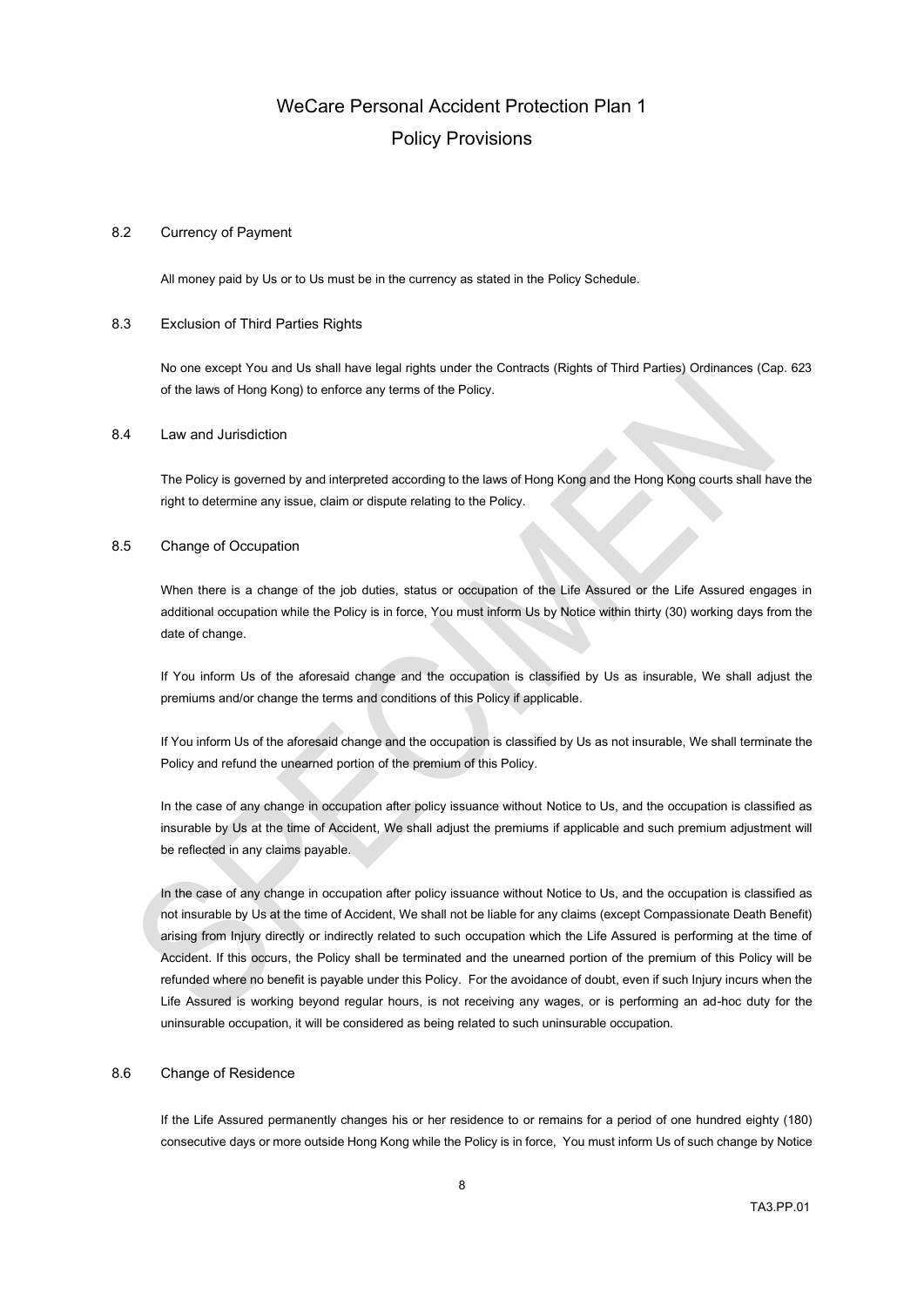within thirty (30) working days from the date of such change. We shall terminate this Policy and refund the unearned portion of the premium.

In case of any permanent change with residence or remaining for a period of one hundred eighty (180) consecutive days or more outside Hong Kong after policy issuance without Notice to Us, then We shall not be liable for any claims. If this occurs, We shall terminate this Policy and refund the unearned portion of the premium.

## 9. What Words and Phrases Mean

**Contract Contract** 

## 9.1 Interpretation

- The singular includes the plural, the masculine includes the feminine and neuter gender, and in each case vice versa, unless specifically indicated otherwise.
- Capitalisation and lower case wordings have the same meaning, unless otherwise stated.
- Where the words "include(s)" or "including" are used in the Policy, they are deemed to have the words "without limitation" following them. Unless an item is specifically stated in the Policy, then it is deemed excluded until accepted by a Notice from Us.
- References made to a Clause or a sub-Clause are to a clause or sub-clause respectively of these Policy Provisions and references in the Policy to a schedule are to a schedule in this Policy.
- Where any provision of the Policy is inconsistent with Hong Kong law, the provisions of the Policy shall be valid to the extent allowed by such Hong Kong law.

| 9.2 | <b>Definitions</b><br>Word(s) | Meaning                                                                                                                                                                                                              |
|-----|-------------------------------|----------------------------------------------------------------------------------------------------------------------------------------------------------------------------------------------------------------------|
|     | Accident                      | An event caused solely and independently of all other causes, and directly<br>by violent, unexpected, external and visible means.                                                                                    |
|     | Age                           | The Life Assured's age last birthday.                                                                                                                                                                                |
|     | Application                   | The method of purchasing the Policy from Us including any statement,<br>representation or document in electronic form or otherwise delivered to<br>Us which contains Information we rely on when issuing the Policy. |
|     | Customer Due Diligence        | means any exercise which we are required to perform to fulfil our<br>regulatory duty including but not limited to Anti-Money Laundering,                                                                             |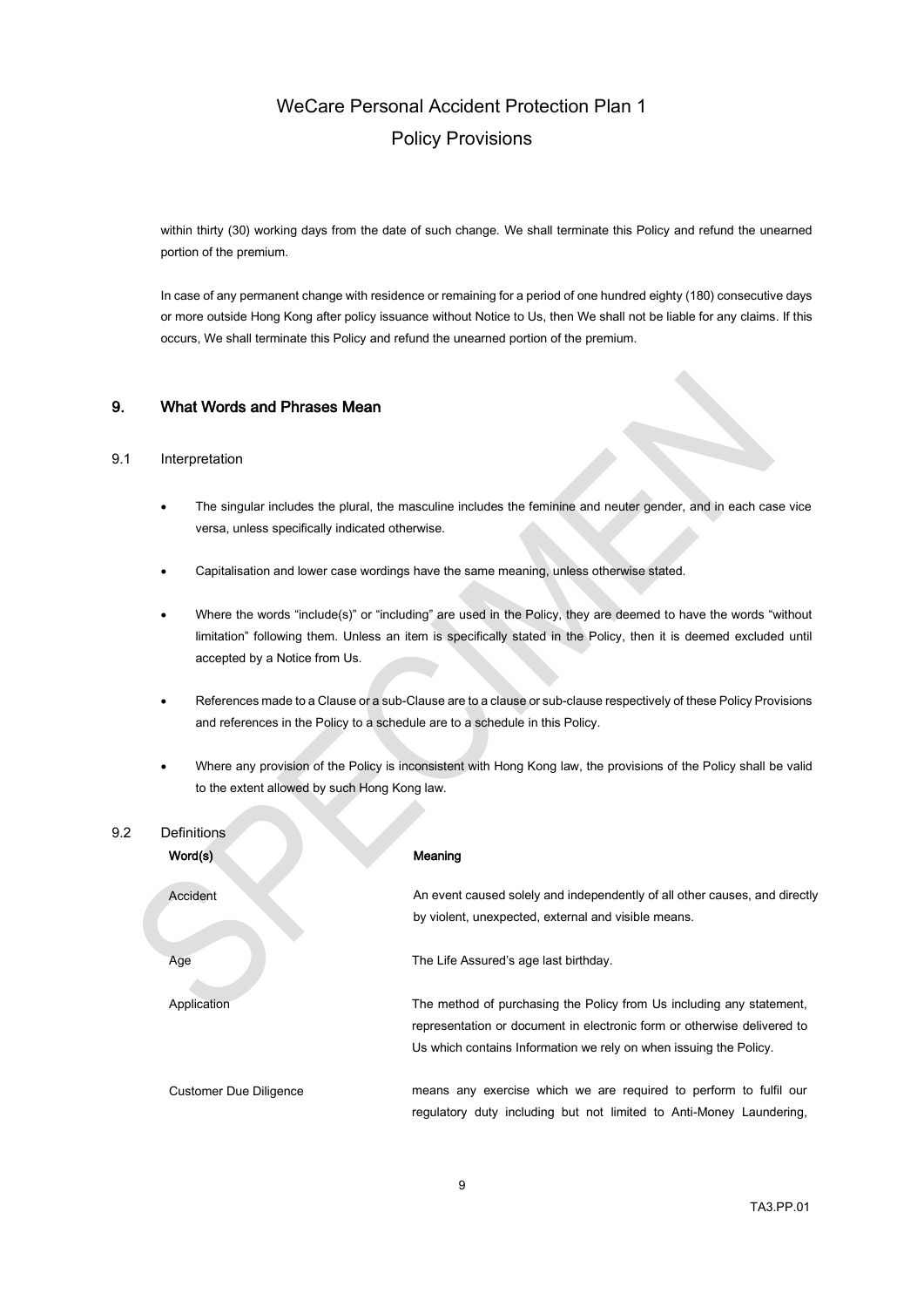|                           | Counter-Terrorist Financing and other tax and financial reporting<br>obligations.                                                                                                                                                                                                                                              |
|---------------------------|--------------------------------------------------------------------------------------------------------------------------------------------------------------------------------------------------------------------------------------------------------------------------------------------------------------------------------|
| Endorsement               | A Notice to record and confirm the amendments made by Us to the terms<br>of the Policy.                                                                                                                                                                                                                                        |
| <b>Extended Period</b>    | means up to a maximum of one hundred and twenty (120) working days<br>from the Policy Issue Date subject to the Company's discretion granted on<br>a case-by-case basis.                                                                                                                                                       |
| Information               | Any personal information or policy information requested by Us.                                                                                                                                                                                                                                                                |
| Injury                    | Bodily injury to the Life Assured caused by an Accident solely and<br>independently of any other cause.                                                                                                                                                                                                                        |
| Life Assured              | A person whose life is insured under the Policy.                                                                                                                                                                                                                                                                               |
| Notice                    | A notification which is entered or is given by You, by Us or by any third<br>party pursuant to the Policy. It includes any mode of representing or<br>reproducing words, figures or symbols in visible form.                                                                                                                   |
| Pre-existing Condition    | means any condition or Injury which existed or was existing, or the cause<br>or the signs or symptoms of which the Life Assured has suffered or was<br>suffering from, prior to<br>the Policy Issue Date; or<br>a)<br>b)<br>the date of last reinstatement of the Policy; or<br>the date of increase of the Sum Assured,<br>c) |
|                           | whichever is the latest.                                                                                                                                                                                                                                                                                                       |
| Policy                    | These Policy Provisions, the Policy Schedule, any other schedules or<br>appendices attached to these Policy Provisions by Us, any additional<br>provisions issued by Us and stated to form part of the Policy, the<br>Application, any Endorsement issued by Us.                                                               |
| Policyholder              | The owner of the Policy is, as stated in the Policy Schedule, an individual<br>or an entity who is not a natural person, his or its representatives or<br>assignees (including trustees where the Policy is subject to a trust), who<br>is entitled to exercise the rights and options under the Policy.                       |
| <b>Policy Anniversary</b> | The same date in each subsequent calendar year as the Policy Effective<br>Date as specified in the Policy Schedule or Endorsement.                                                                                                                                                                                             |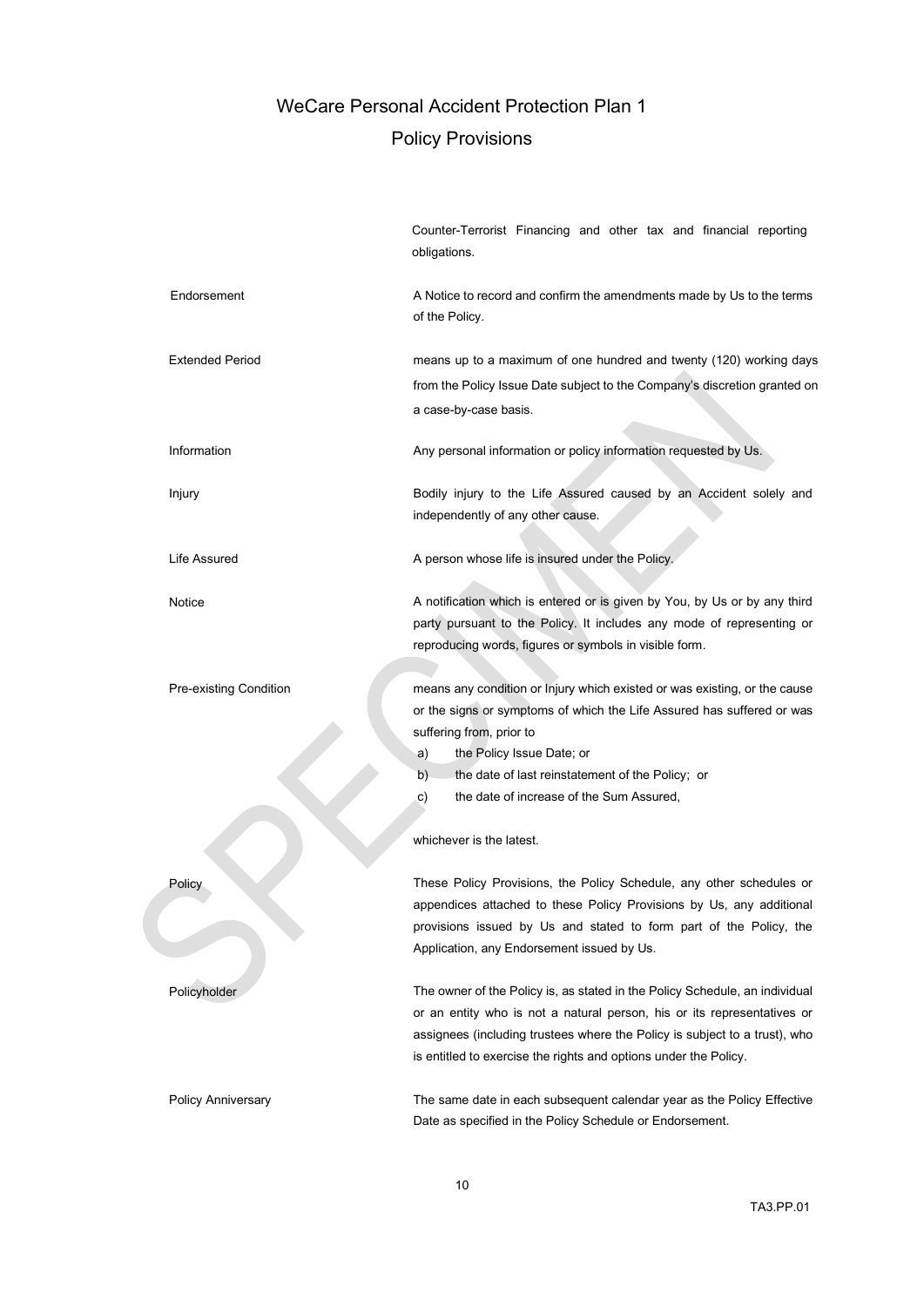Where any date referred to herein falls on the 29th day of February, the

equivalent date for a non-leap year shall be the 28th day of February. Policy Effective Date The The date as specified in the Policy Schedule. The Policy Anniversary, Policy Year and premium due date will be determined according to this date. Policy Schedule The schedule to the Policy which sets out the particulars of the Policy and which may be amended by Us from time to time. Policy Year The period from the Policy Anniversary to the day before the next Policy Anniversary to the day before the next Policy Anniversary. (The period from the Policy Effective Date to the day before first Policy Anniversary is the first Policy Year). Public Common Carrier **Means any mechanically propelled conveyance operated by a company** or an individual licensed to carry passengers for hire. Registered Medical Practitioner A doctor with a recognised degree in western medicine who is duly registered and authorised to practice in the relevant jurisdiction. Spouse **A** person lawfully married to the Life Assured under the Marriage Ordinance (Cap. 181). Third Degree Burns The damage or destruction of the skin to its full depth and damage to the tissues beneath. Total Premiums Paid The total sum of each premium already due and paid for the benefits in contract currency. Total Permanent Disability Means any Injuries that persists continuously for an uninterrupted period of at least one hundred eighty (180) days from date of diagnosis while the Policy is in force and completely prevents the Life Assured from a) ever performing any gainful occupation; or b) performing at least 3 of the following daily activities, without assistance: i. Transfer – getting in and out of a chair without help; or ii. Mobility – the ability to move from room to room without help; or iii. Toileting – the ability to voluntarily control bowel and bladder function; or

iv. Dressing – putting on and taking off all necessary items of clothing without needing help; or